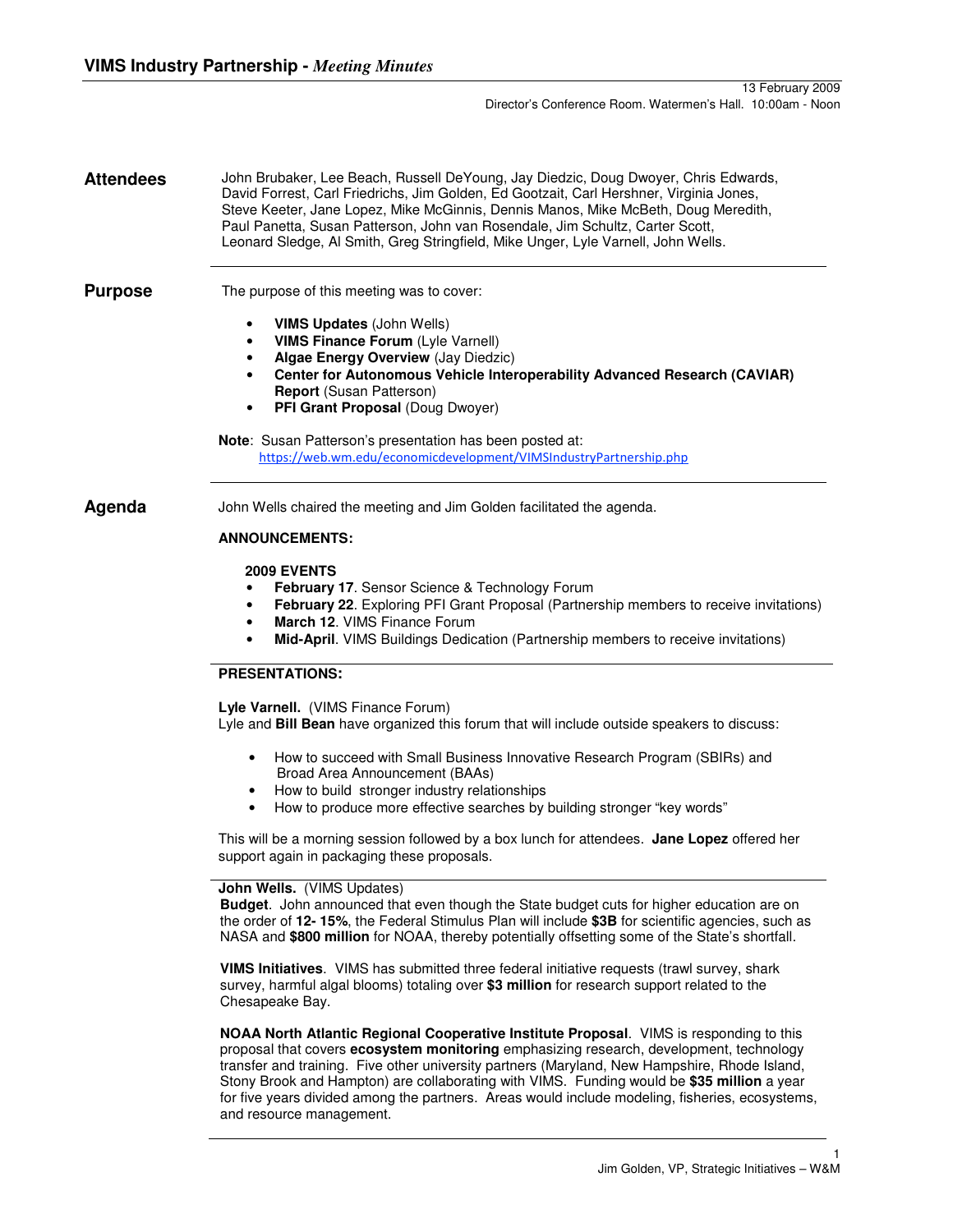## **Agenda**, cont. **PRESENTATIONS:**

## **Jay Diedzic.** (Algae Energy Overview)

Under the leadership of VIMS, William & Mary (W&M) and the W&M Research Institute (WMRI), research began nine months ago on the study of algae as an alternative energy source. One interesting technology under investigation is the Algal Turf Scrubber (ATS®) method created by Walter Adey, a VIMS adjunct professor. ATS removes nutrient pollution from waterways and converts it into algae usable as feedstock for bio-fuels. A pilot project is currently underway along the Susquehanna River.

Jay mentioned particular interest in technologies using wild algae and the potential for these systems to be located in the water rather than on land. Instead of focusing on traditional college funding sources, this project has concentrated on securing support via large energy related corporations. Potential research partners for VIMS, W&M and WMRI who have participated in early discussions include: Statoil Hydro, Exelon Corp, Boeing, Smithsonian Institution, University of Arkansas, Delta-T Corp, Oak Ridge National Lab, Chesapeake Research Consortium, US Department of Energy, Hydromentia, Western Michigan University, Princeton University, University of Maryland, and PCCI, Inc.

**Note:** At our next meeting **Emmett Duffy** and **Liz Canuel** at VIMS will discuss some of the science involved in these potential programs.

## **Susan Patterson** (Director of CAVIAR, an NIA Initiative)

Susan discussed CAVIAR's potential as a partner with both academia and industry in the area of interoperable robotic and related sensors. She emphasized CAVIAR's interest in developing a test-bed that would provide a "multiple vehicle situational awareness and avoidance boundary" that could be used for research, testing and experimentation. She noted that robotics, used as a "data gathering" tool, could help universities to create additional research funding and participation in other business opportunities, if we can find the right incentives for professors to participate. CAVIAR has responded to a DARPA BAA regarding submersible aircraft. CAVIAR is working with **Mark Patterson** of the ASL (VIMS Autonomous Systems Laboratory) on this proposal. Additionally, **Dennis Manos** mentioned that W&M is an affiliated partner in NIA and that **Mark Hinders** is the W&M representative.

## **OPEN DISCUSSION:**

**Mike McGinnis**. Mike, Executive Director of the Virginia Modeling Analysis and Simulation Center (VMASC), noted that recent actions have included new contracts with Joint Forces Command, more work on transportation issues such as traffic and evacuation patterns, and increased work on education and training - especially medical training.

#### **Doug Dwoyer.**

- Exploring the PFI Grant Proposal. EVMS has the lead on this proposal with support from the Hampton Roads Research Partnership and W&M/VIMS. This proposal is focused on stimulating innovation in bioscience in Hampton Roads. The grant request is for **\$300,000 for two years**. Doug will be visiting VIMS on February 27 to discuss details.
- Sensors in Bioscience from Research to Products, sponsored by Sensor Science & Technology Forum (SS&TF). Tuesday, **February 17**, 7:30am to 12:30pm at VMASC. (http//www.hrtc.org/en/cev/277). **Howard Kator, VIMS** will be on the panel.

**Paul Panetta.** Paul Is working on a DoD grant proposal with **Carl Friedrichs** involving sea bed acoustic research and improving sensor capabilities.

**Mike Unger.** Mike discussed recent biosensor developments, including the following: publication of an article by a graduate assistant; work on sensors in the Elizabeth River to monitor PH concentrations; scheduled work in June to monitor a dredging event in the Elizabeth River; work with the U.S. Fish and Wildlife Service to investigate a creosote contamination site; a NOAA oil spill workshop in March to review new technologies and develop research priorities; and testing of two new antibodies for two-ring compounds.